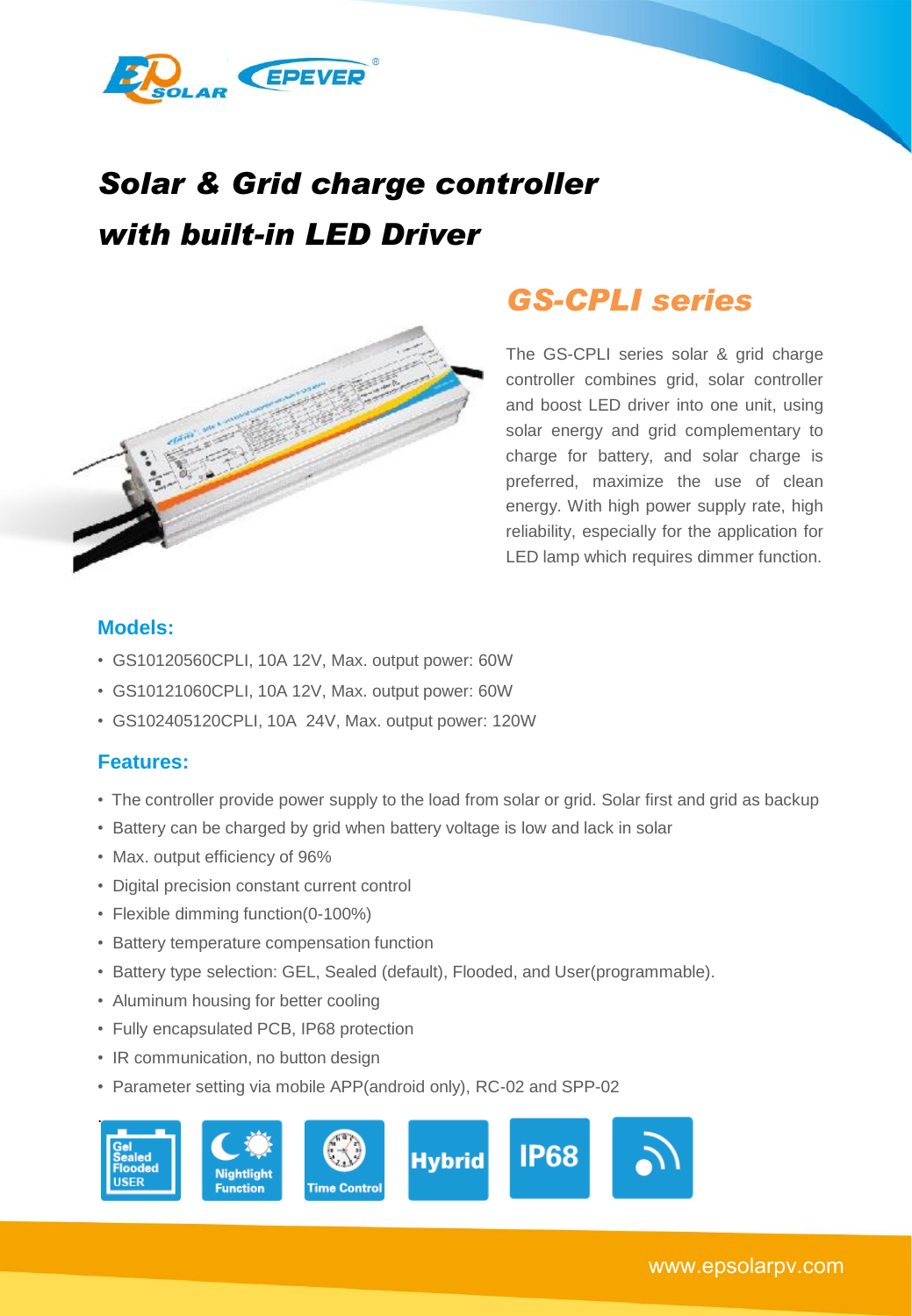

# **Electronic protections:**

- 
- Battery over discharge protection Battery overheating protection
- Battery reverse polarity protection Load short circuit protection
- PV reverse polarity protection Battery over voltage protection
	-
	-

## **Load working mode:**

- Manual Control Light ON/OFF (Default) Light ON + Timer Time Control
- 
- -

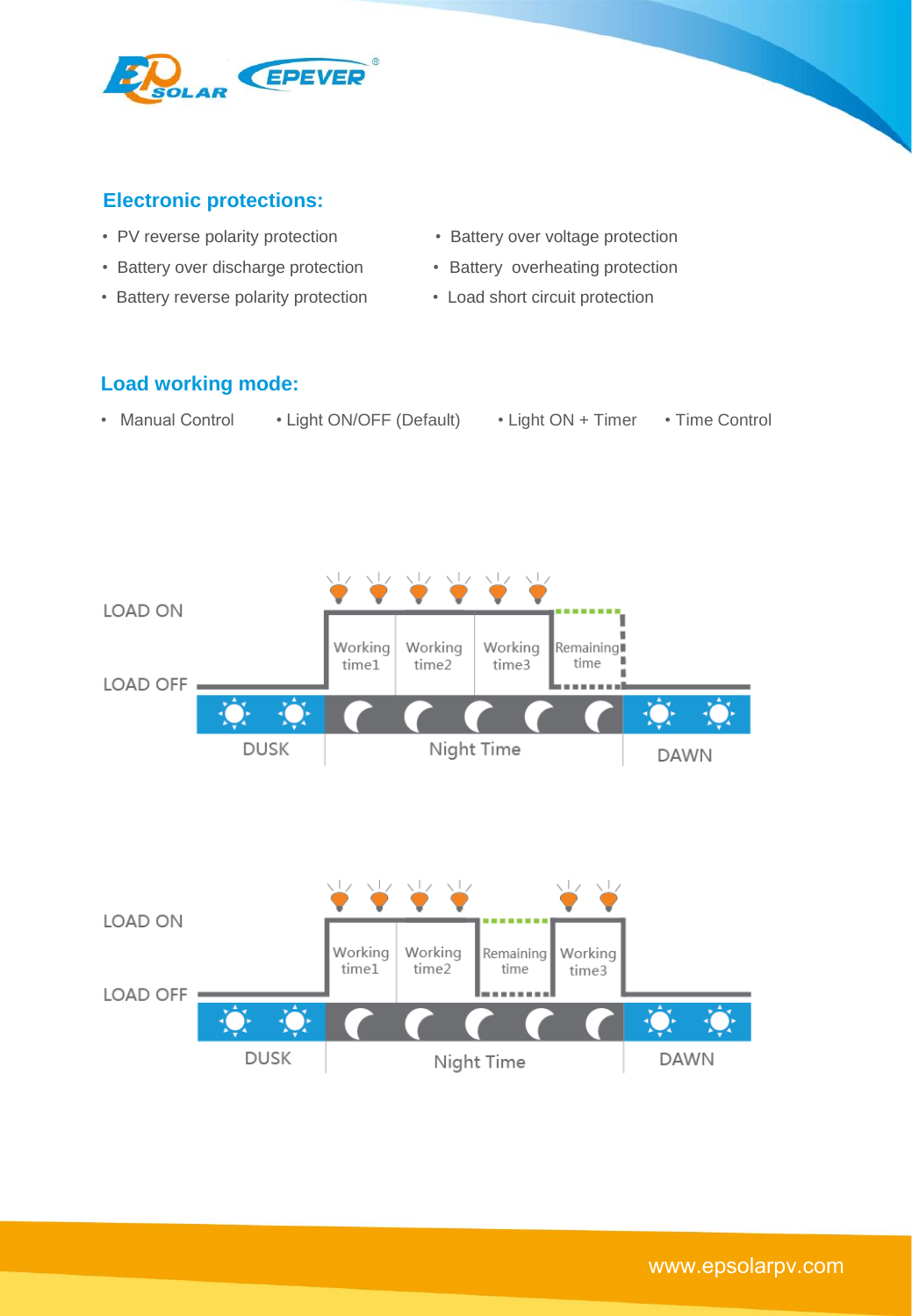



\* Free download from website for APP.

# **Optional accessories:**



3 www.epsolarpv.com